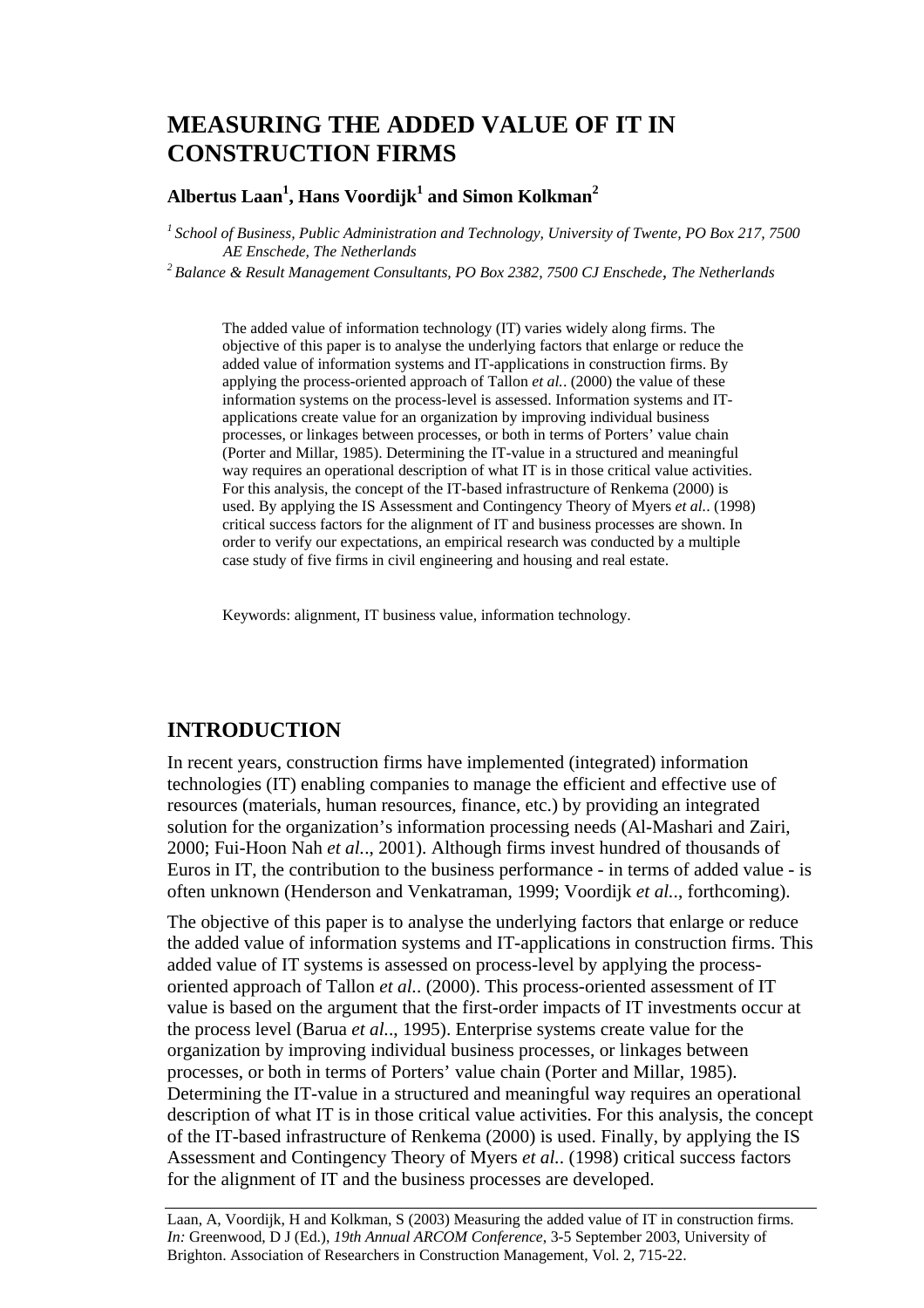

**Figure 1**: The Strategic Alignment Model (Henderson and Venkatraman, 1999)

In order to verify our expectations, an empirical research was conducted by a multiple case study in civil engineering and housing and real estate. This partition into two market segments is relevant for determining the added value of IT for a construction firm since value depends on the market in which a firm operates. Five companies in the Dutch construction industry were analysed. The data collection methods of our case study research included both desk and field research (Yin, 1994). In the case companies the responsible IT-managers were interviewed using a semi-structured questionnaire.

The outline of this paper is as follows. In the theoretical framework, the fundamental characteristics of the Strategic Alignment Model of Henderson and Venkatraman (1999), the process-level model of IT-value of Tallon *et al.* (2000), the concept of ITbased infrastructure of Renkema (1998) and the IS Assessment and Contingency Theory of Myers *et al.* (1998) are discussed. In the second part, the added value of IT investments in the construction industry is assessed by applying these models in civil engineering and housing and real estate. In the concluding section, the failure to realize benefits from IT investments is explained by discussing misalignments in construction firms.

## **THEORETICAL FRAMEWORK**

Following the Strategic Alignment Model of Henderson and Venkatraman (1999), the basic premise of this study is that the added value of IT can be enlarged by aligning the following 'domains' of a firm: business strategy, IT strategy, organizational infrastructure and processes and IT infrastructure and processes. Unfortunately, Henderson and Venkatraman do not give a clear interpretation of these elements. In a recent study of Voordijk *et al.* (forthcoming), the focus is on the *strategic* integration of these elements (the alignment of the business strategy and the IT strategy) - the upper part of the Strategic Alignment Model. In this paper, we focus on the operational integration of the business infrastructure and the IT-infrastructure and so on the lower part of the Strategic Alignment Model (see Figure 1).

## **The process-level model**

Major question is in this paper is how to measure and evaluate the business value of IT systems. In order to deal with this question, the process-level model of IT business value is discussed (Tallon *et al.*, 2000). In assessing the payoffs from IT at the process level, this model focuses on how IT affects critical business activities within the corporation's value system. These activities include aspects of production, logistics,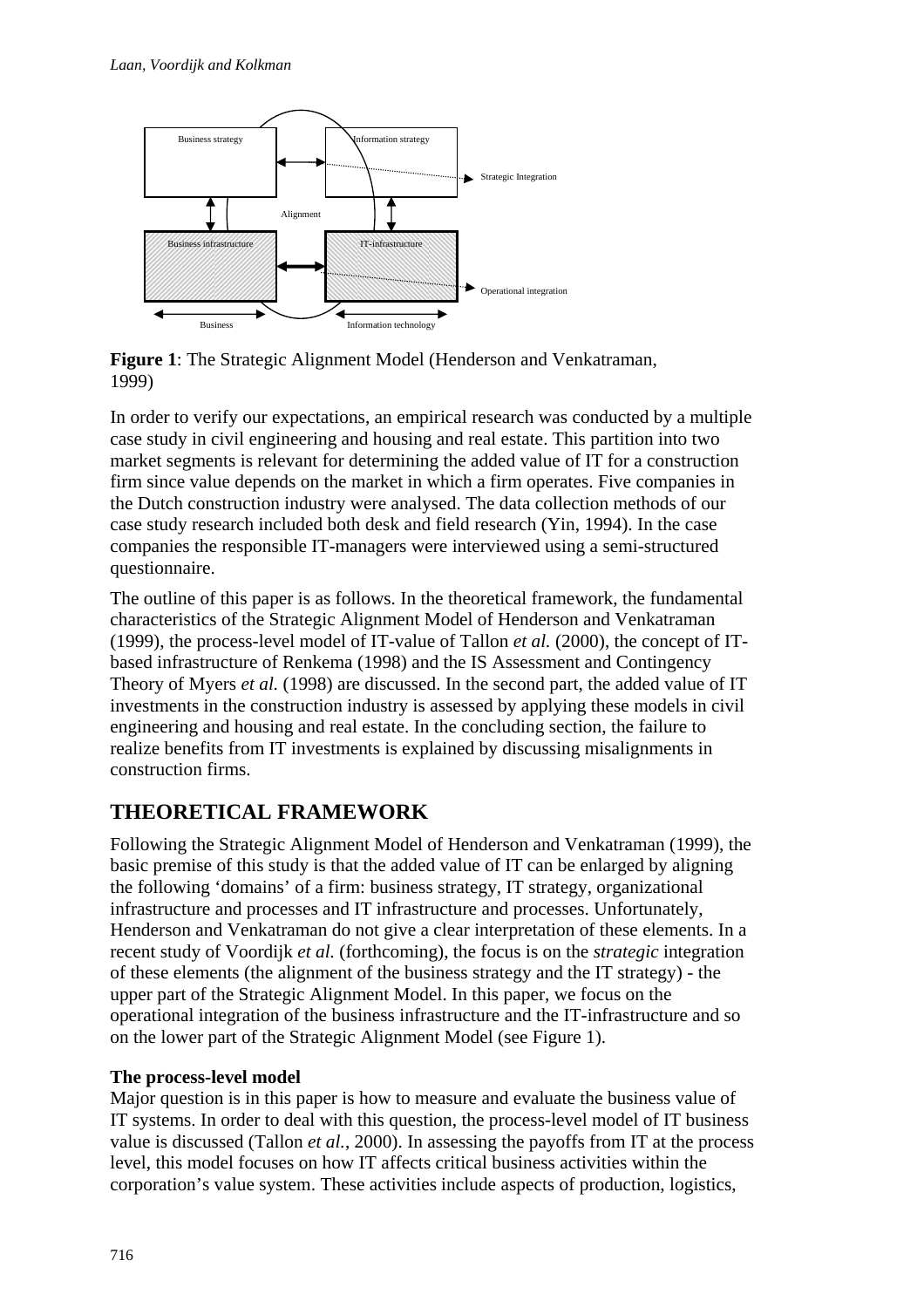| Table 1: Dimensions of IT business value (Tallon et al., 2000) |  |  |  |  |  |  |  |
|----------------------------------------------------------------|--|--|--|--|--|--|--|
|----------------------------------------------------------------|--|--|--|--|--|--|--|

| Activities within the value chain                                                                |
|--------------------------------------------------------------------------------------------------|
| Process planning and support                                                                     |
| IT improves planning and decision making by improving organizational communication and co-       |
| ordination and by enhancing organizational flexibility                                           |
| Supplier relations (inbound logistics)                                                           |
| Use of IT to co-ordinate supplier linkages and reduce search costs                               |
| Production and operations                                                                        |
| Use of IT to deliver enhanced manufacturing techniques through computer-aided design.            |
| The use of advanced manufacturing techniques can enable a greater range of products and services |
| Product and service enhancement                                                                  |
| IT can be used in the development of new products and services                                   |
| IT can enable products and services to be uniquely differentiated in a variety of ways           |
| Sales and marketing support                                                                      |
| IT can be used to track market trends and responses to marketing programs                        |
| Customer relations (outbound logistics)                                                          |
| IT can be used to establish, sustain, and improve customer relationships                         |
| Improving customer relations can result in improved market share.                                |

sales and marketing, customer service, and administrative support. The processoriented assessment of IT business value is based on the argument that the first-order impacts of IT investment occur at the process level (Barua *et al.*, 1995). IT creates value for the organization by improving individual business processes, or linkages between processes, or both in terms of Porters' value chain (Porter and Millar, 1985). This value chain divides an organization into a sequence of primary activities (inbound logistics, operations, outbound logistics, marketing and sales, and service) and support activities. Tallon *et al.* (ibid.) present different examples from the literature of ways in which IT impacts different business activities within the value chain (see Table 1). By analysing the impacts of IT on these 'critical value activities', the IT business value can be evaluated.

#### **The IT-based infrastructure**

The IT-value can be measured by analysing the impacts of IT on the 'critical value activities' of Porters' value chain. Determining this value in a structured and meaningful way requires an operational description of what IT is in those critical value activities. Therefore, the concept of IT-based infrastructure (Renkema, 2000) is used. The IT-based infrastructure is the shared system of staff/skills, tools and procedures in the field of IT that is used for a longer period of time. Not all IT-based infrastructures have the same impact on the business processes or on the products and services of a business. In order to be able to assess the main differences in business impact, two main types of infrastructure can be discerned: direct and indirect.

The direct infrastructure consists of all shared, relatively permanent capacities and capabilities in the field of IT and to a large extent integrated within business processes. Indirect infrastructure is all shared, relatively permanent capacities and capabilities in the field of IT, which enable the use of IT in business processes. The first type of infrastructure concerns the shared applications of software, databases and knowledge bases of an organization. The second type of infrastructure concerns the 'traditional' infrastructure of shared technical computing facilities. The indirect facilities create the enabling conditions for the well-directed deployment of the direct facilities, while in turn the use of direct infrastructure necessitates the use of indirect infrastructure. Direct infrastructure generally has a much more tangible business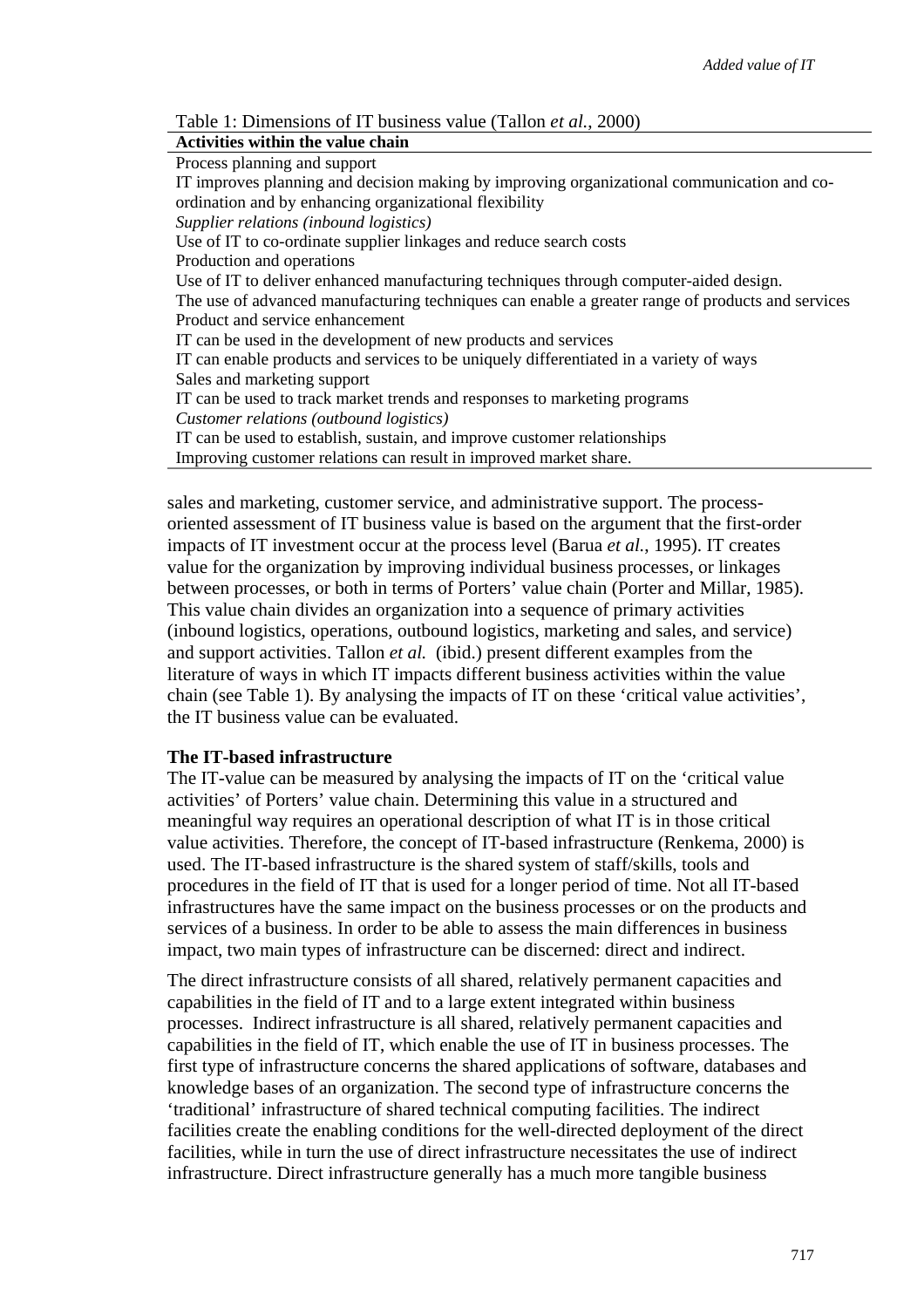

**Figure 2: IS Assessment and Contingency Theory of Myers** *et al.* **(1998)** 

impact than indirect infrastructure, therefore it is often easier to identify IT business value in the value chain for direct than for indirect infrastructure.

How the IT-based infrastructure precisely looks like in practice depends on the decisions taken by the firm. Therefore a checklist of infrastructure components is used (Renkema, 2000). The components can be divided into the value chain processes (planning and support, inbound logistics, operations, outbound logistics, marketing and sales, and service). To determine the added value of IT the direct infrastructure in the value chain processes is charted first. It is assumed that the percentage of the available direct infrastructure components is an indicator of the relative importance of these processes for the company. This percentage gives the ratio between components that are actually available within the firm and the infrastructure components available from the checklist. After that the contribution of IT to the direct infrastructure in the processes is measured, which is an indicator of the possible value of IT to those processes. This percentage gives the ratio between the amount of IT components in comparison to the infrastructure components that are available in the firm.

### **Performance the available IT-infrastructure**

The possible value of IT only leads to real added value when the IT is functioning properly within the processes. By applying the IS Assessment and Contingency Theory of Myers *et al.* (1998) the functioning of the available IT infrastructure can be measured.

The dimensions critical to the success of the IS function are shown in Figure 2. Service quality (the service function), system quality and information quality (reliability) jointly affect both use (usage) and user satisfaction. Additionally, the amount of use can affect the degree of user satisfaction – positively and negatively – as well as the reverse being true. Use and user satisfaction are direct antecedents of individual impact (performance); the multi-individual impacts lead to workgroup impact (synergy); and lastly, this individual and workgroup impact should have organizational impact (business performance).

## **IT-ALIGNMENT IN THE DUTCH CONSTRUCTION INDUSTRY**

In order to verify our expectations, five companies in the Dutch construction industry were analysed. In the companies the responsible IT-managers and/or CEOs were interviewed using a semi-structured questionnaire. The key figures of the companies are given in Table 2. By applying the models introduced in the theoretical framework, we analysed the underlying factors that enlarge or reduce the added value of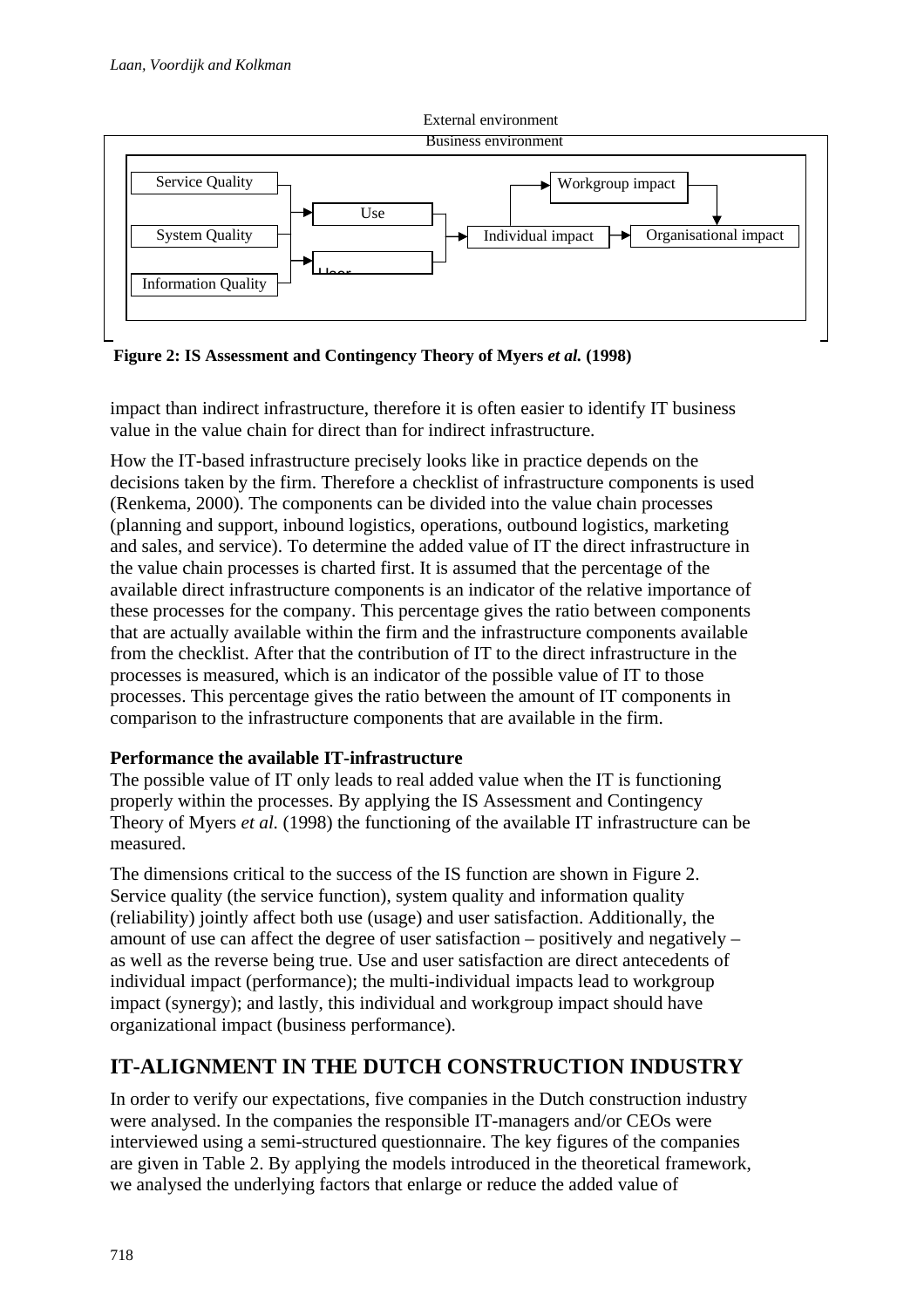|                           | <b>Firm D</b> | Firm T      | Firm H       | Firm E    | Firm R    |
|---------------------------|---------------|-------------|--------------|-----------|-----------|
| Activities                | Gardening     | Civil       | Housing/     | Data will | Data will |
|                           |               | Engineering | Real estate  | follow    | follow    |
| Turnover (million)        | -60           | 70          | 40           |           |           |
| Euros)                    |               |             |              |           |           |
| Employees                 | 450           | 220         | 450          |           |           |
| (FTE's)                   |               |             |              |           |           |
| Profit 2001 (%)           | 3,6           | 2,0(2,7)    | 2,1(1,8)     |           |           |
| (sector average)          | (unknown)     |             |              |           |           |
| <b>Critical Processes</b> | Plan. & Sup.  | Plan & Sup. | Plan. & Sup. |           |           |
|                           | Inb. Log.     | Inb. Log.   | Inb. Log.    |           |           |
|                           | Prod.         | Prod.       | Prod.        |           |           |
|                           |               |             | Sal. & Mar.  |           |           |
|                           |               |             | Outb. Log.   |           |           |

**Table 2**: Case firms and their critical processes

**Table 3**: Expected IT business value for different activities of the value chain

| <b>Activity value chain</b>                                                                                             | <b>Expected IT business value</b>        |                                                                                                          |  |  |  |  |
|-------------------------------------------------------------------------------------------------------------------------|------------------------------------------|----------------------------------------------------------------------------------------------------------|--|--|--|--|
|                                                                                                                         | Civil engineering                        | Housing and real estate                                                                                  |  |  |  |  |
| High: in particular planning and<br>Process planning & support<br>exploitation of equipment (40% of<br>the total costs) |                                          | High: in particular planning and<br>exploitation of personnel (30% of<br>the total costs)                |  |  |  |  |
|                                                                                                                         |                                          | Project planning is also critical<br>because of the large number of<br>parties at the construction site. |  |  |  |  |
| Inbound logistics                                                                                                       | High (40% of the total costs)            | High $(60\% \text{ of the total costs})$                                                                 |  |  |  |  |
| Production & operations                                                                                                 | Moderate                                 | Moderate                                                                                                 |  |  |  |  |
| Product & service enhancement                                                                                           | Low                                      | Low                                                                                                      |  |  |  |  |
| Sales & marketing support                                                                                               | Low                                      | Low                                                                                                      |  |  |  |  |
| Outbound logistics                                                                                                      | Low (restricted number of<br>principals) | Reasonable, high in reach-strategy                                                                       |  |  |  |  |

information systems and IT-applications in construction firms. First, the expected value for the different activities of the value chain was analysed. Second, the contribution of IT to the direct infrastructure was measured. Thirdly, the performance of the available infrastructure was evaluated.

#### **The expected IT business value in construction**

The Dutch construction industry is traditionally divided into two market segments: civil engineering and housing and real estate construction. This partition is relevant for determining the IT business value for a construction firm since value depends on the market in which a firm operates. In both market segments, public tendering dominates: the bidding price of a firm is the major criterion for acquiring a building project. Public tendering results in firm strategies focusing on operations effectiveness and more specific on cost reduction. Therefore, reduction of major cost categories is the major incentive for construction firms to invest in IT.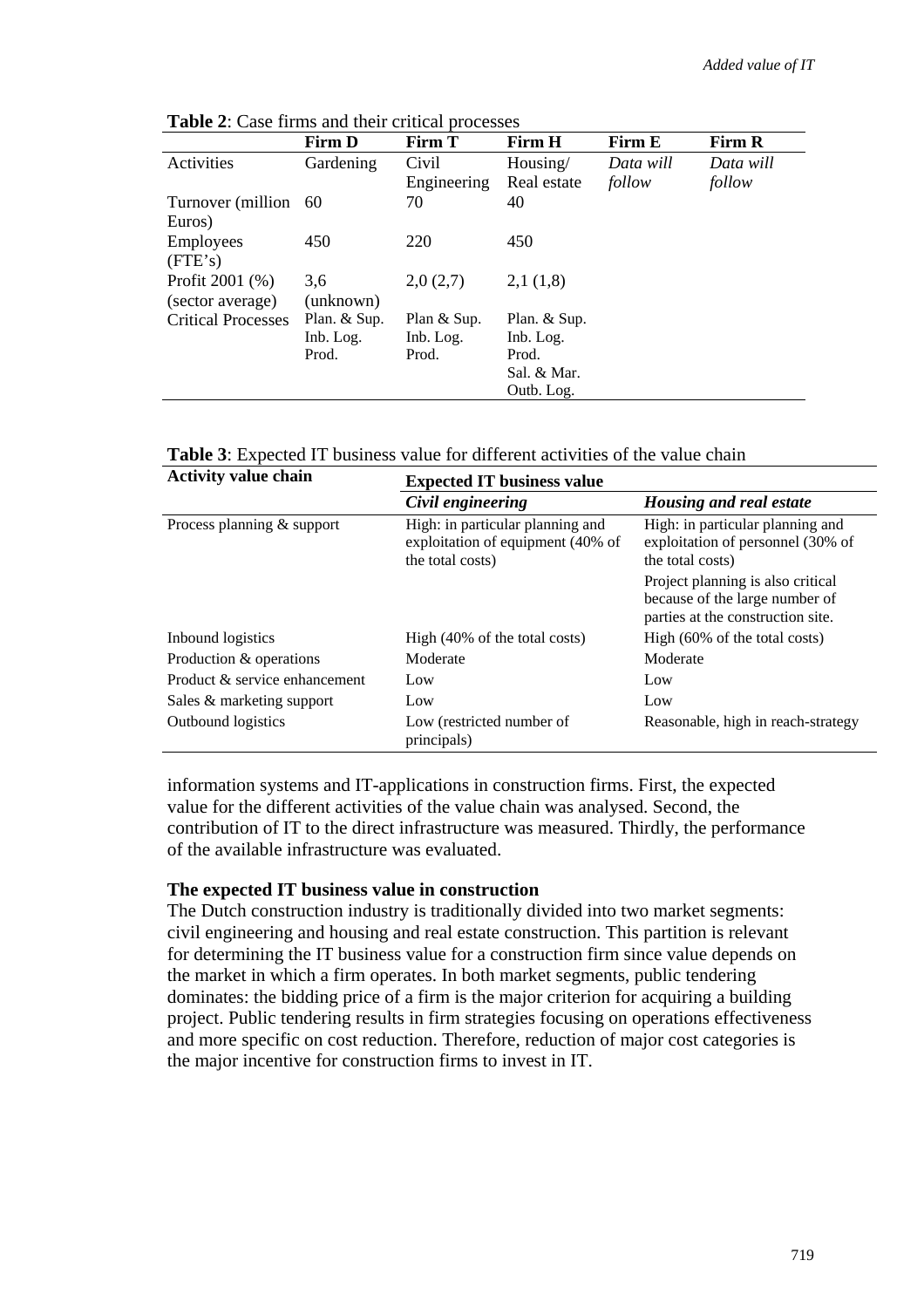| $1.0010$ $1.0000$ $0.000$ $1.000$ |               |      |      |               |     |     |               |       |      |               |  |
|-----------------------------------|---------------|------|------|---------------|-----|-----|---------------|-------|------|---------------|--|
|                                   | <b>Firm D</b> |      |      | <b>Firm T</b> |     |     | <b>Firm H</b> |       |      | Firm E Firm R |  |
| Value $(a)$<br>Act.               |               | (b)  | (c)  | (a)           | (b) | (c) | (a)           | (b)   | (c)  |               |  |
| Chain Proc.                       |               |      |      |               |     |     |               |       |      |               |  |
| Plan. & Sup.                      | 100%          | 65%  |      | 67%           | 44% |     | 80%           | 81%   |      |               |  |
| Inb. Log.                         | 80%           | 40%  |      | 100%          | 60% |     | 100%          | 100\% |      |               |  |
| Prod.                             | 100%          | 25%  | High | 75%           | 67% | Low | 75%           | 100%  | High |               |  |
| R&D                               | 100%          | 0%   |      | 0%            | 0%  |     | 50%           | 100%  |      |               |  |
| Sal. & Mar.                       | 100%          | 67%  |      | 50%           | 0%  |     | 100%          | 50%   |      |               |  |
| Outb. Log.                        | 67%           | 100% |      | 67%           | 0%  |     | 100%          | 100%  |      |               |  |

#### **Table 4:** Case study results

IT adds value by improving different activities of the value chain and the linkages between these activities. Based on the cost structures showed, we expect business value of IT on activities of the value chain of construction firms as shown in Table 2. The major focus of IT investments is theoretically the improvement of the utilization and productivity of equipment and personnel. Secondly, IT should support the planning and execution of projects and preventing stagnation of building processes, in particular in housing and real estate construction. Thirdly, IT can contribute to improvement of purchasing performance of construction firms.

### **The contribution of IT to the direct infrastructure**

To determine the added value of IT in the case firms, the direct infrastructure in the value chain processes is charted first. It is assumed that the percentage of the available direct infrastructure components is an indicator of the relative importance of these processes for the company (Table 5, columns '(a)'). This percentage gives the ratio between components that are actually available within the firm and the infrastructure components available from the checklist. After that, the contribution of IT to the direct infrastructure in the processes was measured, which is an indicator of the possible value of IT to those processes (Table 4, columns '(b)'). This percentage gives the ratio between the amount of IT components in comparison to the infrastructure components that are available within the firm (Table 4, columns '(a)').

### **The functioning of the available infrastructure**

The possible value of IT only leads to real added value when the IT is functioning properly within the processes. By applying the IS Assessment and Contingency Theory of Myers *et al.* (1998) the functioning of the available IT infrastructure was measured (Table 4, columns '(c)' - overall score). If the IT is functioning properly in the critical value processes and the contribution of IT is high then the IT business value will be high. Finally, the expected business value of IT was compared with the outcomes of the three case studies (Table 5a/b).

Based upon the results in the cases, there is evidence for a lower added value of IT than expected. In case D, the IS performance is good while the contribution to the critical processes is lower than expected. The business strategy is market focused and the IT strategy is operational focused. In case T, the IS performance as well as the contribution to the critical processes is poor. The firm does not maximally exploit the IT-possibilities. In case H the IS performance is good as well as the IT contribution to the critical processes.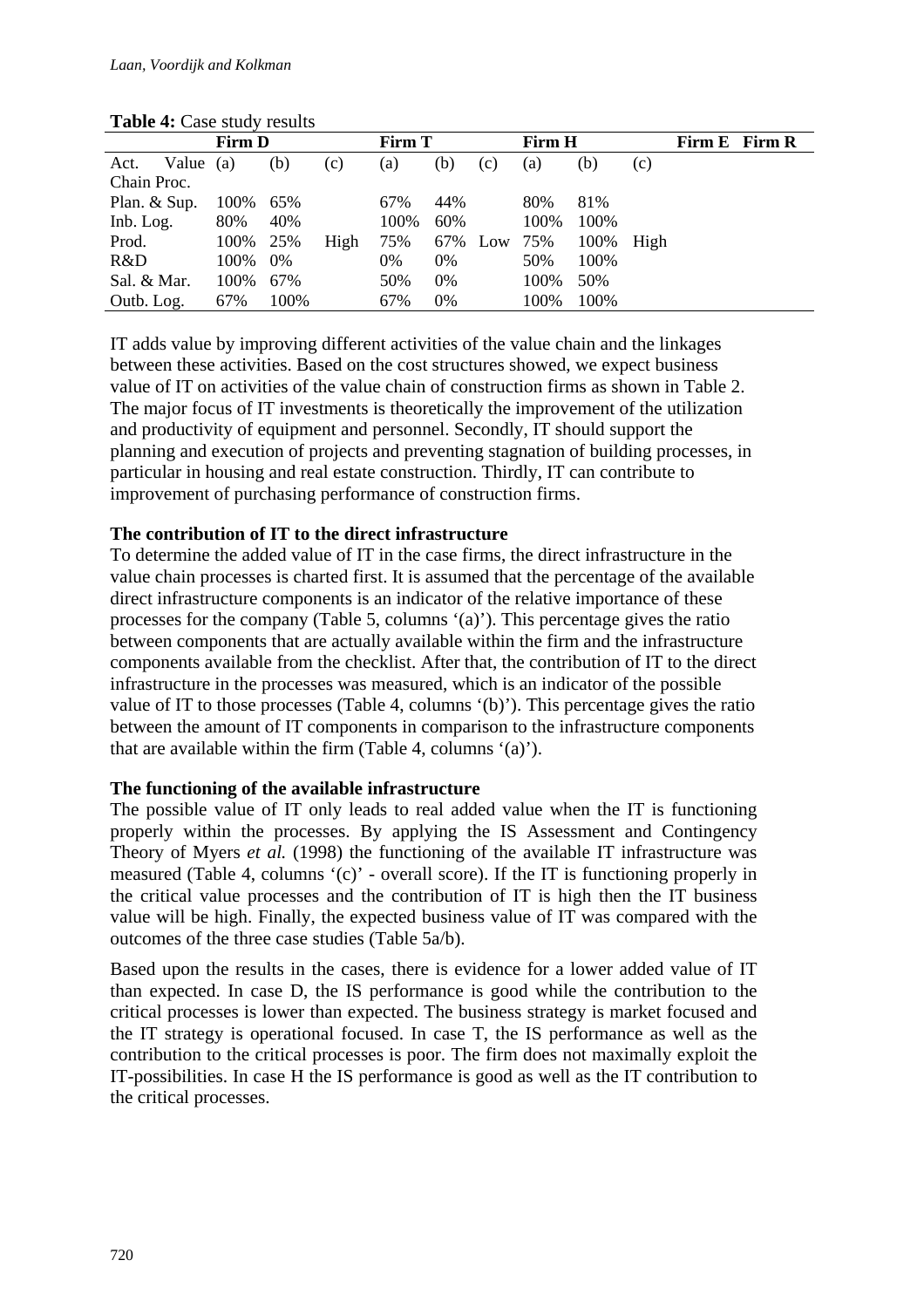| <b>Table 5a:</b> Classification of the scores |        |                             |          |  |  |  |
|-----------------------------------------------|--------|-----------------------------|----------|--|--|--|
|                                               |        | Low Moderate Reasonabl High |          |  |  |  |
|                                               |        | e                           |          |  |  |  |
| $< 20\%$                                      | 20-49% | 50-80%                      | $> 80\%$ |  |  |  |

| <b>Table 5b</b> : Comparison of expectations (Table 3) and outcomes (Table 4 column '(b)') |  |
|--------------------------------------------------------------------------------------------|--|
|--------------------------------------------------------------------------------------------|--|

|               | <b>Expectations</b> | Firm D     | <b>Firm T</b> | Firm H           | Firm E | <b>Firm R</b> |
|---------------|---------------------|------------|---------------|------------------|--------|---------------|
| Plan. & Sup.  | High                | Reasonable | Low           | High             |        |               |
| Inb. Log.     | High                | Moderate   | Moderate      | High             |        |               |
| Prod.         | Moderate            | Moderate   | Low           | Reasonable       |        |               |
| R&D           | Low                 | Low        | Low           | Reasonable       |        |               |
| Sal. & Mar.   | Low                 | Reasonable | Low           | Reasonable       |        |               |
| Outb. Log     | Moderate/           | Reasonable | Low           | High             |        |               |
|               | High                |            |               |                  |        |               |
|               |                     |            |               |                  |        |               |
| IT Bus. Value |                     | Moderate   | Low           | Reasonable/ High |        |               |

## **CONCLUSION**

The objective of this paper is to analyse the underlying factors that enlarge or reduce the added value of information systems and IT-applications in construction firms. The basic premise is that firms with a high level of alignment between the business infrastructure and the IT-infrastructure will also realize high levels of IT business value. Any attempt to increase IT business value must consider the extent to which ITinfrastructure is aligned with the (critical) business processes. The potential value of IT was evaluated by applying the process-oriented approach of Tallon *et al.* (2000). This analysis showed that the expected IT business value is high in process planning and support (planning and exploitation of equipment and personnel) and supplier relations (purchasing). In order to verify these expectations, five companies in the Dutch construction industry were analysed.

First, the expected value for the different activities of the value chain was analysed. Second, the contribution of IT to the direct infrastructure was measured. Thirdly, the performance of the available infrastructure was evaluated. Based upon the results in the cases, there is evidence for a lower added value of IT to the business strategy than expected.

## **REFERENCES**

- Al-Mashari, M, and Zairi, M. (2000) Supply-chain re-engineering using enterprise resource planning (ERP) systems: an analysis of a SAP R/3 implementation case. *International Journal of Physical Distribution and Logistics Management*, 30 (3/4), 296-313.
- Barua, A, Kriebel, C H and Mukhopadhyay, T (1995) Information technologies and business value. *Information Systems Research*, 6 (1), 3-23.
- Fui-Hoon Nah, F., Lee-Shang Lau, J., and Kuang, J. (2001) Critical factors for succesful implementation of enterprise systems. *Business Process Management Journal*, 7 (3), 285-296.
- Myers, B L, Kappelman L A and Prybutok, V R (1998) IS Assessment and Contingency Theory. In: Garrity E J and Sanders, L G. *Information Systems Success Measurement*. Hersey: Idea Group Publishing, 94-121